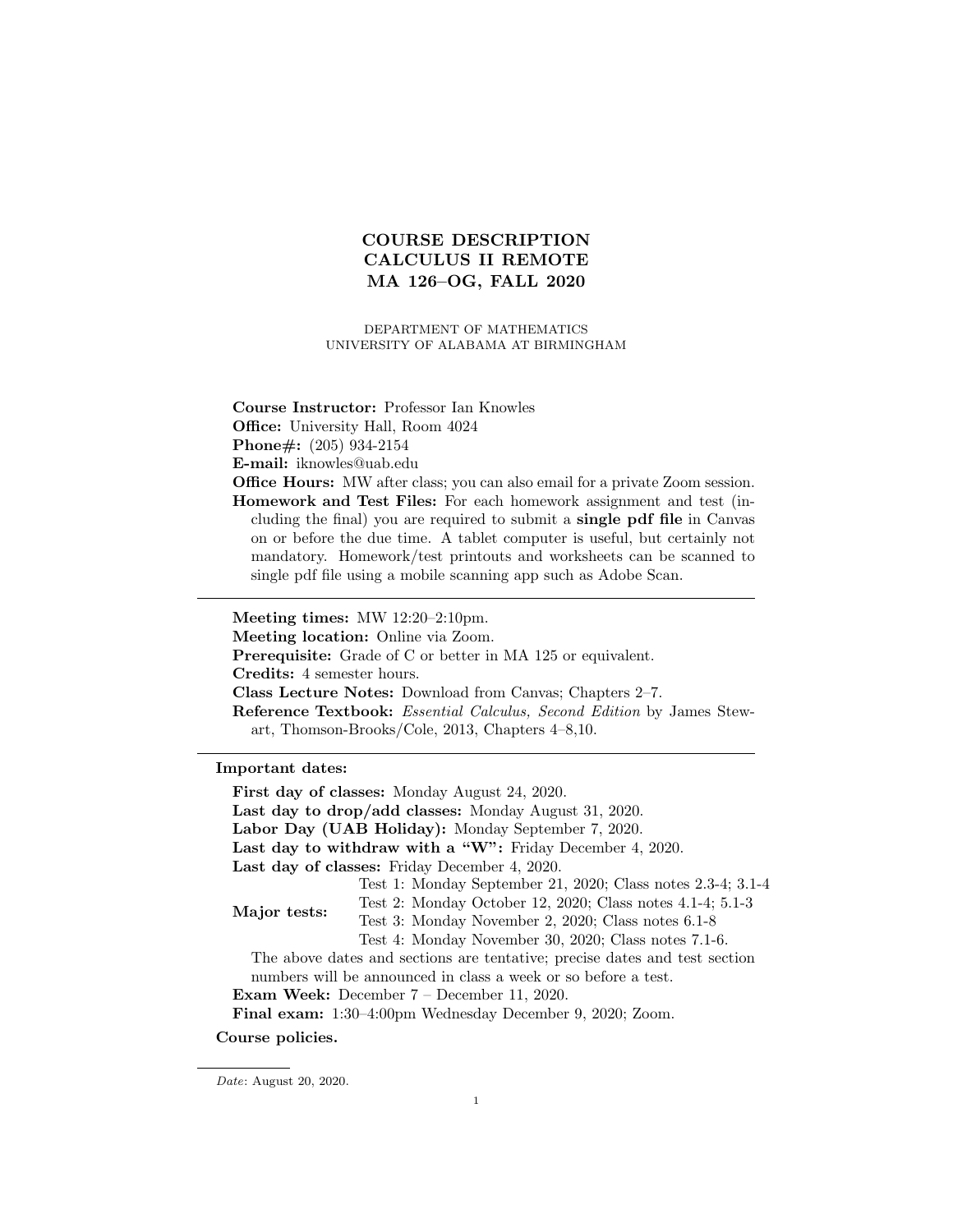#### 2 DEPARTMENT OF MATHEMATICS UNIVERSITY OF ALABAMA AT BIRMINGHAM

- Please make sure that you are able to receive e-mail through your Blazer-ID account. Official course announcements may be sent to that address.
- If you are contacted by the Early Alert Program, consider taking advantage of their services; see Student Resources on the Blazernet website.
- For disability accommodations contact DSS at 934-4205 or at dss@uab.edu.
- The lowest weekly homework grade will be dropped to account for any missed assignments due to illness or any other circumstance.
- If a test is missed due to a serious verifiable circumstance or official university business, the test grade will be replaced with the properly rescaled final exam score. You must advise the instructor of such circumstances at the earliest possibility before the exam takes place.
- While calculators that do not have access to the internet are permitted, no books or notes will be allowed during the tests, except that one  $8.5'' \times 11''$ sheet of your own construction may be used in each test/final.

### Methods of teaching and learning.

- 27 110-minute class meetings consisting of lectures and discussions of examples and homework problems. Time for four in-class tests is included.
- Students are expected to undertake at least 10 hours of private study and homework per week during the term.
- The second half of the Wednesday class is devoted to a weekly tutorial designed to provide you with assistance in completing the homework assignment for the week. The assignments are always due on Friday of each week. Late submissions will be graded for correctness, but will not count toward the course score.
- During test weeks, the test will be during the first half of the Monday class, and the second half of the Wednesday class of the previous week will be used in similar fashion as a tutorial for your test review problems, which I will distribute at least a week before each test.

### Aims of the course.

Upon successful completion of the course a student

- understands the concept of definite integral;
- is able to apply the definite integral to find volumes, work, and arc length;
- knows the basic techniques of integration;
- is able to apply Calculus concepts to problems in Physics and Engineering;
- understands the concept of a vector, can perform basic vector calculations, and is able to use vectors to describe lines and planes in space;
- understands the concept of vector-valued functions, and is able to use vector functions to describe parametric curves, tangent vectors and velocity;
- is able to determine the convergence/divergence of improper integrals, sequences, and infinite series; and
- can find power series representations of functions and use them for approximation, evaluation of integrals, and limits.

The understanding of a concept is demonstrated by an ability to solve pertinent problems related to that concept.

Course content.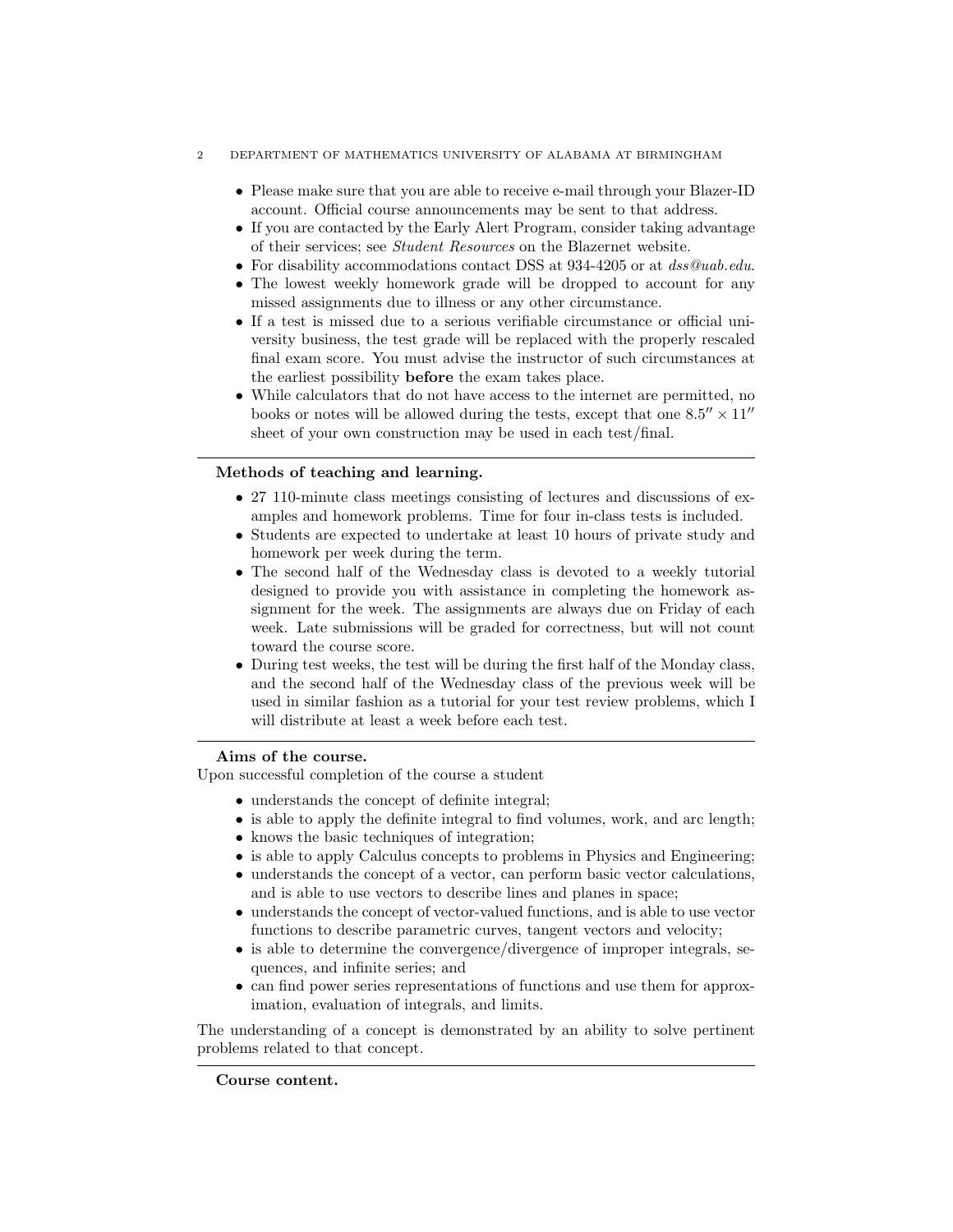- Basic techniques of integration including substitution, integration by parts, partial fractions and the use of tables.
- Applications of integration (area, volume, work).
- Vectors in three dimensions, their geometric and algebraic representation, dot product and cross product.
- Equations of lines and planes.
- Vector functions and parametric curves, tangent vectors, arc length, velocity and speed.
- Sequences and series, power series.

### Assessment procedures.

- Student achievement will be assessed by the following measures:
	- Regular graded homework. Written homework will be assigned on Monday of each week (except for weeks preceding a test week) and due on Friday of the same week. Homework contributes 40% to the course average. Problems on tests are modeled after homework problems. Staying on top of homework is therefore extremely important.
	- Four 50-minute Zoom tests. Each test contributes 9% to the course average and typically includes a mixture of shorter questions (or parts of questions) designed to test insight and manipulative skills, together with longer problems requiring in-depth understanding, including "word" problems.
	- 150-minute comprehensive final examination. The final is comprehensive and contributes 24% to the course average.
- Your course performance is your course average, which is a number between 0 and 100 obtained by adding the scores, weighted as above, from the homework, tests, and final.
- Your final grade is determined according to the following table: Course performance: 88-100 75-87 62-74 50-61 below 50 Final Grade: A B C D F
- After the final exam score and grades have been entered, grades may be checked via https://www.uab.edu/cas/mathematics/resources under the heading Check Grades.

#### Tips.

- Help is available in the Math Learning Lab, if you can't find me.
- Working steadily, regularly attending class, and asking lots of questions when you are stuck (a practice I strongly encourage !), all increase your chances of success.
- Ultimately, you are in charge of your mathematics education, but I am more than willing to help you chart a effective path through the Calculus wilderness.
- Remember, being a full-time student is a full-time job.